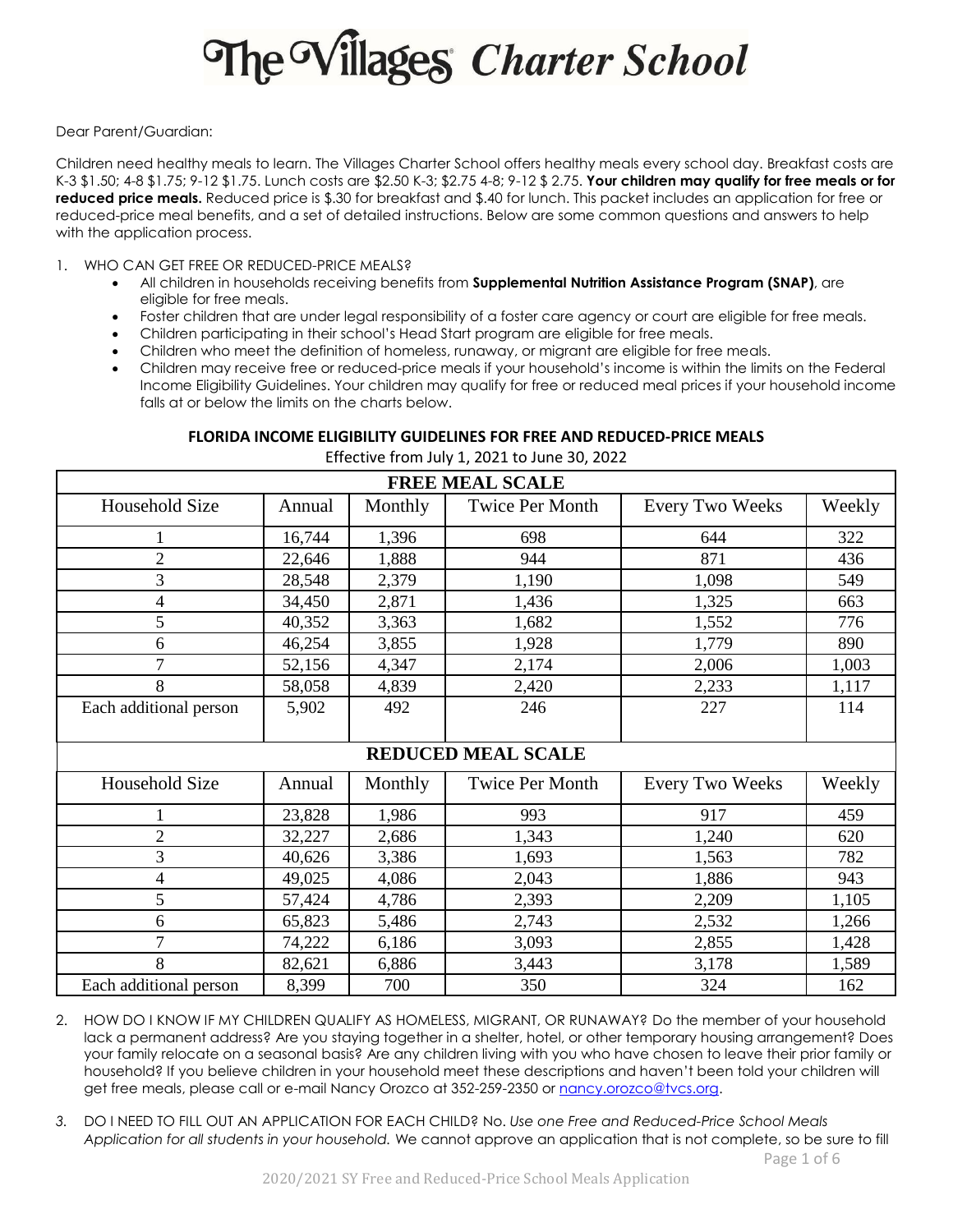out all the required information. Return the completed application to: Nancy Orozco 350 Tatonka Terrace, The Villages, FL 32162.

- 4. SHOULD I FILL OUT AN APPLICATION IF I RECEIVED A LETTER THIS SCHOOL YEAR SAYING MY CHILDREN ARE ALREADY APPROVED FOR FREE MEALS? No, but please read the letter you got carefully and follow the instructions. If any children in your household were missing from your eligibility notification, contact Nancy Orozco at 352-259-2350 or nancy.orozco@tvcs.org immediately.
- 5. CAN I APPLY ONLINE? Yes! You are encouraged to complete an online application instead of a paper application if you are able. The online application has the same requirements and will ask you for the same information as the paper application. Visit ezmealapp.com to begin or to learn more about the online application process. Contact Nancy Orozco at 352-259-2350 or nancy.orozco@tvcs.org if you have any questions about the online application.
- 6. MY CHILDS' APPLICATION WAS APPROVED LAST YEAR. DO I NEED TO FILL OUT A NEW ONE? Yes. Your child's application is only good for that school year and for the first few days of this school year, though **[DATE]** You must send in a new application unless the school told you that your child is eligible for the new school year. If you do not send in a new application that is approved by the school or you have not been notified that your child is eligible for free meals, our child will be charged the full price for meals.
- 7. I GET WIC. CAN MY CHILDREN GET FREE MELAS? Children in households participating in WIC *may* be eligible for free or reduced-price meals. Please send in an application.
- 8. WILL THE INFORMATION I GIVE BE CHECKED? Yes. We may also ask you to send written proof of the household income you report.
- 9. IF I DON'T QUALIFY NOW, MAY I APPLY LATER? Yes, you may apply at any time during the school year. For example, children with a parent or guardian who becomes unemployed may be eligible for free and reduced-price meals if the household income drops below the income limit.
- 10. WHAT IF I DISAGREE WITH THE SCHOOL'S DECISION ABOUT MY APPLCIAITON? You should talk to the school officials. You also may ask for a hearing by calling or writing to: Nancy Orozco at 352-259-2350 or 350 Tatonka Terrace, The Villages 32162.
- 11. MAY I APPLY IF SOMEONE IN MY HOUSEHOLD IS NOT A U.S. CITIZEN? Yes. You, your children, or other household members do not have to be a U.S. citizen to apply for free or reduced priced meals.
- 12. WHAT IF MY INCOME IS NOT ALWAYS THE SAME? List the amount that you normally receive. For example, if you normally make \$1000 each month, but you missed some work last month and only made \$900, put down that you made \$1000 per month. If you normally get overtime, include it, but do not include it if you only work overtime sometimes. If you have lost a job or had your hours or wages reduced, use your current income.
- 13. WHAT IF SOME HOUSEHOLD MEMBERS HAVE NO INCOME TO REPORT? Household members may not receive some types of income we ask you to report on the application, or may not receive income at all. Whenever this happens, please write a 0 in the field. However, if any income fields are left empty or blank, those will also be counted as zeros. Please be careful when leaving income fields blank, as we will assume you meant to do so.
- 14. WE ARE IN THE MILITARY. DO WE REPORT OUR INCOME DIFFERENTLY? Your basic pay and cash bonuses must be reported as income. If you get any cash value allowances for off-base housing, food, or clothing, it must also be included as income. However, if your housing is part of the Military Housing Privatization Initiative, do not include your housing allowance as income. Any additional combat pay resulting from deployment is also excluded from income.
- 15. WHAT IF THERE ISN'T ENOUGH SPACE ON THE APPLICATION FOR MY FAMILY? List any additional household members on a separate piece of paper, and attach it to your application. Contact Nancy Orozco at 350 Tatonka Terrace, The Villages, FL 32162 or 352-259-2350 to receive a second application.
- 16. MY FAMILY NEEDS MORE HELP. ARE THERE OTHER PROGRAMS WE MIGHT APPLY FOR? To find out how to apply for **Supplemental Nutritional Assistance Program (SNAP)**, contact your local assistance office or call the ACCESS Call Center at 1-866-762-2237 or visit the ACCESS Florida Website.

If you have other questions or need help please call **Nancy Orozco at 352-259-2350.** Si necesita ayuda, por favor llame al teléfono: **352-259-2350**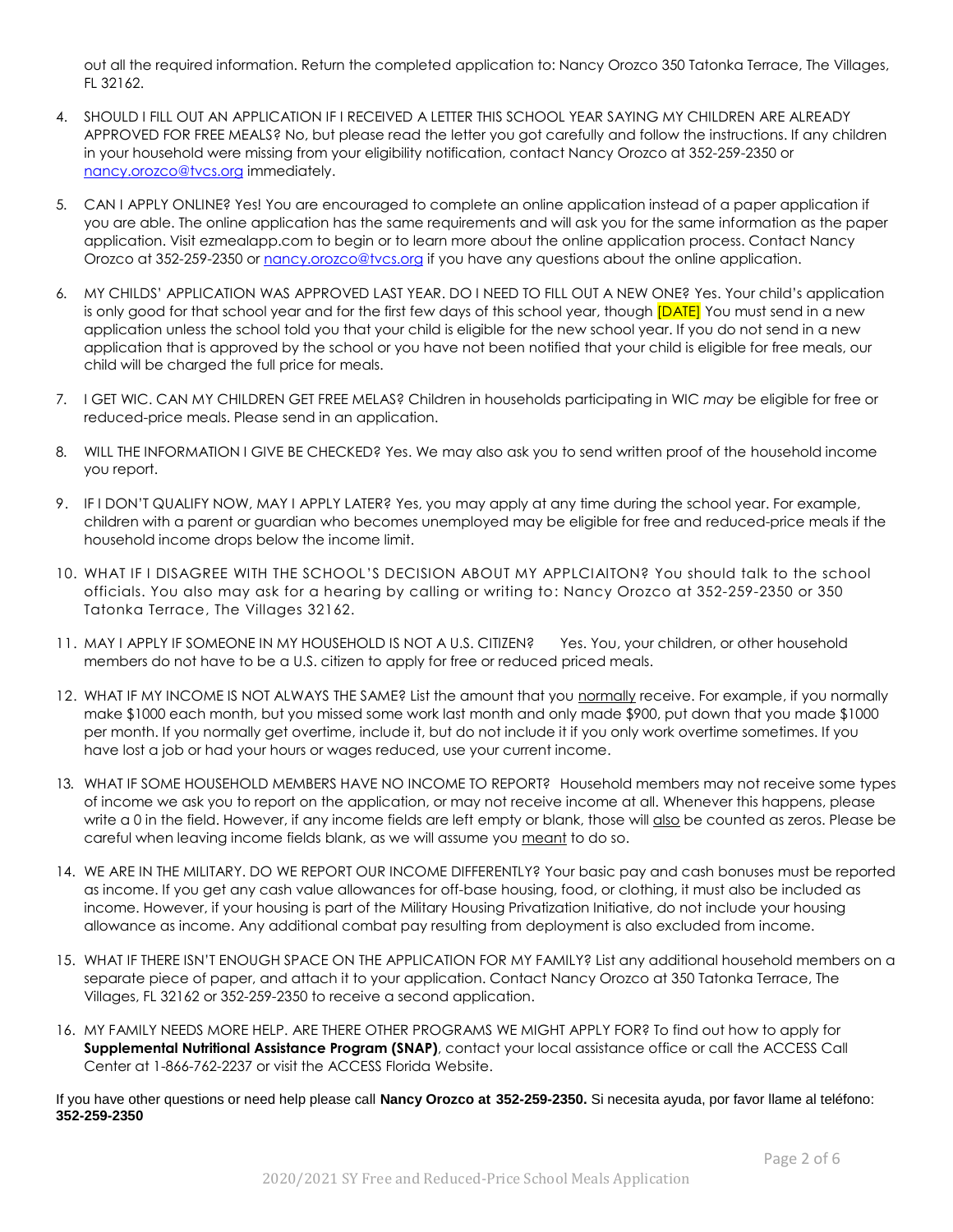# INSTRUCTIONS FOR APPLYING

## *A HOUSEHOLD MEMBER IS ANY CHILD OR ADULT LIVING WITH YOU.*

IF YOUR HOUSEHOLD RECEIVES BENEFITS FROM **[State SNAP]**, **[State TANF]**, OR **[THE FOOD DISTRIBUTION PROGRAM ON INDIAN RESERVATIONS (FDPIR)]**, FOLLOW THESE INSTRUCTIONS:

Part 1: List only household members and the name of each child's school (if known).

**Part 2:** List the case number for any household member (including adults) receiving **[State SNAP]**, **[State TANF]**, or **[FDPIR]** benefits.

**Part 3**: Skip this part.

**Part 4:** Sign the form. The last four digits of a Social Security Number are **not** necessary.

**Part 5:** Answer this question if you choose.

Turn the form in to **Nancy Orozco (Food Service Associate)** in the Central office located in the 4th and 5th grade building.

#### IF NO ONE IN YOUR HOUSEHOLD GETS **[State SNAP]**, **[State TANF]**, OR **[FDPIR]** BENEFITS AND IF ANY CHILD IN YOUR HOUSEHOLD IS HOMELESS, A MIGRANT OR RUNAWAY, OR IN HEAD START FOLLOW THESE INSTRUCTIONS:

**Part 1:** List all household members and the name of each child's school (if known). If any child you are applying for is homeless, migrant, in Head Start or a runaway check the appropriate box and call **[your school, homeless liaison, runaway, head start or migrant coordinator].** 

**Part 2:** Skip this part.

**Part 3:** Complete only if a child in your household isn't eligible under Part 1. See instructions for All Other Households. **Part 4:** Sign the form. The last four digits of a Social Security Number are not necessary if you didn't need to fill in Part 3. **Part 5:** Answer this question if you choose.

Turn the form in to **Nancy Orozco (Food Service Associate)** in the Central located in the 4th and 5th grade building.

#### IF YOU ARE APPLYING FOR A FOSTER CHILD, FOLLOW THESE INSTRUCTIONS:

#### **If all children in the household are foster children:**

**Part 1:** List all foster children and the school name for each child. Check the box indicating the child is a foster child.

**Part 2:** Skip this part.

**Part 3:** Skip this part.

**Part 4:** Sign the form. The last four digits of a Social Security Number are **not** necessary.

**Part 5:** Answer this question if you choose.

Turn the form in to **Nancy Orozco (Food Service Associate)** in the Central office located in the 4th and 5th grade building.

#### **If some of the children in the household are foster children:**

**Part 1:** List all household members and the name of each child's school (if known). For any person, including children, with no income, you must check the "No Income" box. Check the box for each foster child. If any child you are applying for is homeless, migrant, in Head Start or a runaway check the appropriate box and if you have questions call **your school. Part 2:** Skip this part.

**Part 3:** Complete only if a child in your household isn't eligible under Part 1. See instructions for All Other Households.

**Part 4:** Adult household member must sign the form and list the last four digits of their Social Security Number (or mark the box if s/he doesn't have one).

**Part 5:** Answer this question if you choose.

Turn the form in to **Nancy Orozco (Food Service Associate)** in the Central office located in the 4th and 5th grade building.

#### ALL OTHER HOUSEHOLDS, INCLUDING WIC HOUSEHOLDS, FOLLOW THESE INSTRUCTIONS:

**Part 1:** List all household members and the name of each child's school (if known). For any person, including children, with no income, you must check the "No Income" box.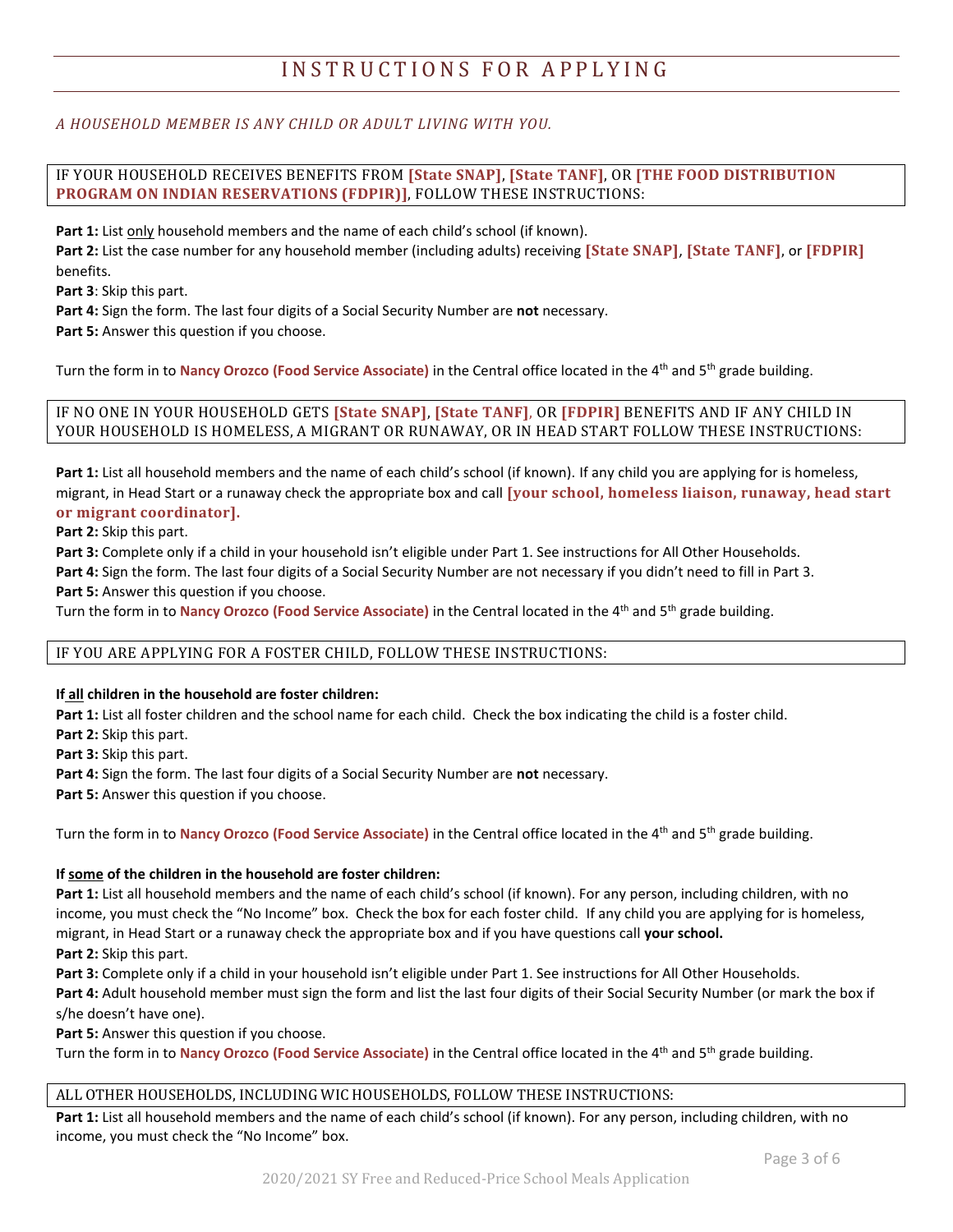#### **Part 2:** Skip this part.

Part 3: Follow these instructions to report total household income from this month or last month.

- **Section 1**–**Name:** List all household members with income.
- **Section 2** 
	- o **Gross Income and How Often It Was Received:** For each household member listed in section 1, list each type of income received for the month. You must tell us how often the money is received—weekly, every other week, twice a month or monthly.
	- o **Earnings**: Be sure to list the **gross income,** not the take-home pay. Gross income is the amount earned *before* taxes and other deductions. You should be able to find it on your pay stub or your boss can tell you.
	- o **Income received from welfare, child support, and alimony**: List the amount each person received.
	- o **Income received from retirement benefits, Social Security, Supplemental Security Income (SSI), Veteran's benefits (VA benefits), and disability benefits**: List the amount each person received.
	- o **All Other Income**: List Worker's Compensation, unemployment or strike benefits, regular contributions from people who do not live in your household, and any other income. Do not include benefits from WIC, Federal education and foster payments received by the family from the placing agency. For ONLY the self-employed, under *Earnings from Work*, report income after expenses. This is for your business, farm, or rental property. If you are in the Military Privatized Housing Initiative or get combat pay, do not include these allowances as income.
- **Part 4:** Adult household member must sign the form and list the last four digits of their Social Security Number (or mark the box if s/he doesn't have one).

The information contained within this application may be shared with other Federal/Local health programs for which your child(ren) may qualify, however your permission is required. This will not affect your eligibility for school meals. May school officials share the information within this application with other programs? Check the appropriate box.

**Part 5:** Answer this question if you choose. \*\*

Turn the form in to **Nancy Orozco (Food Service Associate)** in the Central office located in the 4th and 5th grade building.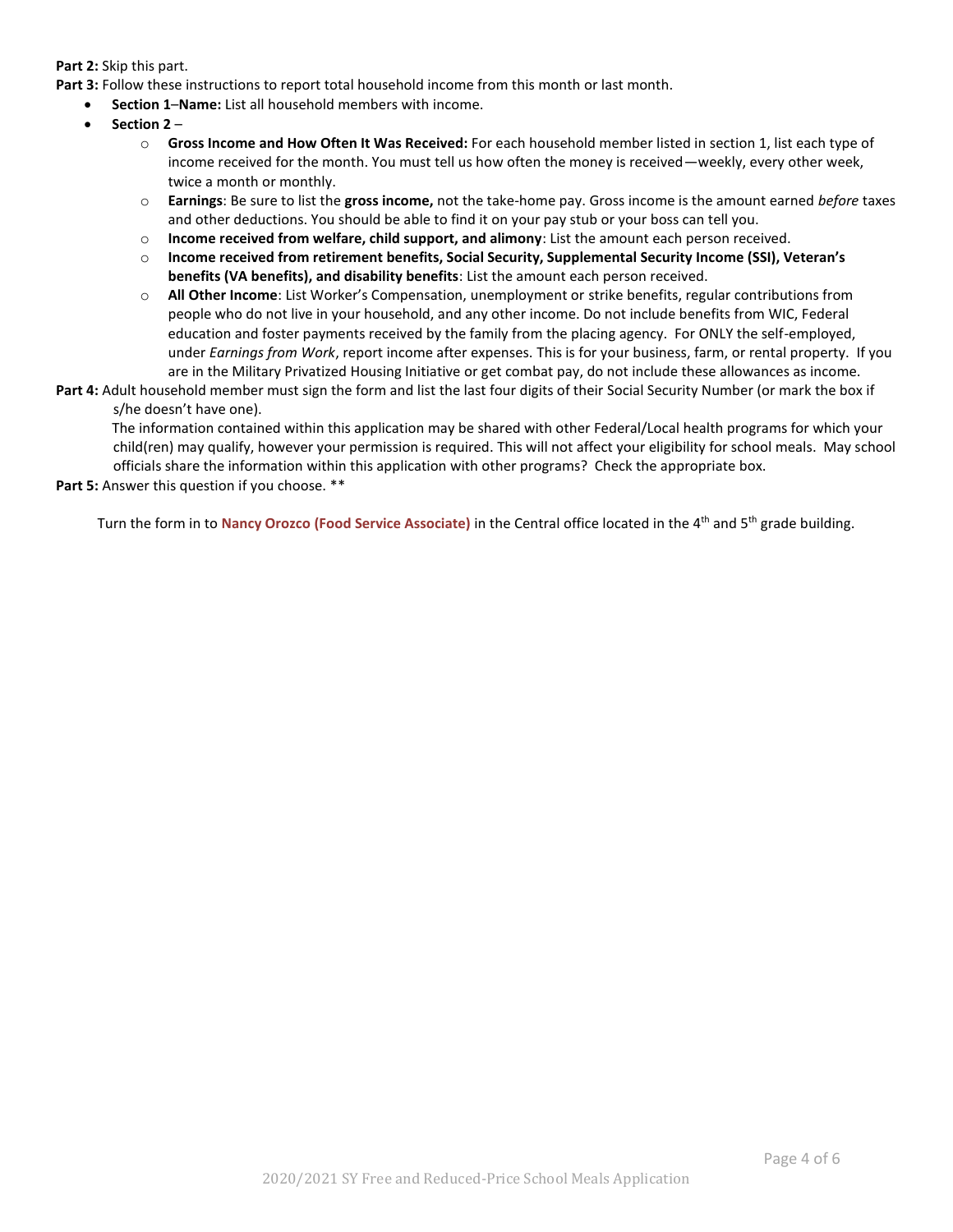# **2021-2022 SY**

# FREE AND REDUCED-PRICE SCHOOL MEALS FAMILY APPLICATION

| <b>PART 1. ALL HOUSEHOLD MEMBERS</b>                                                                                                                                                                                                                                                                                                                                                                                                                                      |                                               |             |                                                                                                                                                                 |               |         |                                       |                                                                                                                                                                                                                                        |          |               |                      |         |                                                           |  |                   |                                             |                |         |                                                               |        |               |               |         |
|---------------------------------------------------------------------------------------------------------------------------------------------------------------------------------------------------------------------------------------------------------------------------------------------------------------------------------------------------------------------------------------------------------------------------------------------------------------------------|-----------------------------------------------|-------------|-----------------------------------------------------------------------------------------------------------------------------------------------------------------|---------------|---------|---------------------------------------|----------------------------------------------------------------------------------------------------------------------------------------------------------------------------------------------------------------------------------------|----------|---------------|----------------------|---------|-----------------------------------------------------------|--|-------------------|---------------------------------------------|----------------|---------|---------------------------------------------------------------|--------|---------------|---------------|---------|
| Names of all household members<br>(First, Middle Initial, Last)                                                                                                                                                                                                                                                                                                                                                                                                           |                                               |             | Student ID                                                                                                                                                      |               |         |                                       | Place a check in the box below if child is a foster, homeless, migrant, runaway, or Head<br>Start child. If each child attending school is a foster, homeless, runaway, migrant or in<br>Head Start, skip to part 4 to sign this form. |          |               |                      |         |                                                           |  |                   | Place a check<br>in the box if<br>NO income |                |         |                                                               |        |               |               |         |
|                                                                                                                                                                                                                                                                                                                                                                                                                                                                           |                                               |             |                                                                                                                                                                 |               |         | Foster                                |                                                                                                                                                                                                                                        | Homeless |               | Migrant              |         | Runaway                                                   |  | <b>Head Start</b> |                                             |                |         |                                                               |        |               |               |         |
|                                                                                                                                                                                                                                                                                                                                                                                                                                                                           |                                               |             |                                                                                                                                                                 |               |         |                                       |                                                                                                                                                                                                                                        |          |               |                      |         |                                                           |  |                   |                                             |                |         |                                                               |        |               |               |         |
|                                                                                                                                                                                                                                                                                                                                                                                                                                                                           |                                               |             |                                                                                                                                                                 |               |         |                                       |                                                                                                                                                                                                                                        |          |               |                      |         |                                                           |  |                   |                                             |                |         |                                                               |        |               |               |         |
|                                                                                                                                                                                                                                                                                                                                                                                                                                                                           |                                               |             |                                                                                                                                                                 |               |         |                                       |                                                                                                                                                                                                                                        |          |               |                      |         |                                                           |  |                   |                                             |                |         |                                                               |        |               |               |         |
|                                                                                                                                                                                                                                                                                                                                                                                                                                                                           |                                               |             |                                                                                                                                                                 |               |         |                                       |                                                                                                                                                                                                                                        |          |               |                      |         |                                                           |  |                   |                                             |                |         |                                                               |        |               |               |         |
|                                                                                                                                                                                                                                                                                                                                                                                                                                                                           |                                               |             |                                                                                                                                                                 |               |         |                                       |                                                                                                                                                                                                                                        |          |               |                      |         |                                                           |  |                   |                                             |                |         |                                                               |        |               |               |         |
|                                                                                                                                                                                                                                                                                                                                                                                                                                                                           |                                               |             |                                                                                                                                                                 |               |         |                                       |                                                                                                                                                                                                                                        |          |               |                      |         |                                                           |  |                   |                                             |                |         |                                                               |        |               |               |         |
| <b>PART 2. BENEFITS</b><br>IF ANY MEMBER OF YOUR HOUSEHOLD RECEIVES [State SNAP], [FDPIR] OR [State TANF Assistance], PROVIDE THE NAME AND CASE NUMBER FOR THE PERSON WHO<br>RECEIVES BENEFITS AND SKIP TO PART 4. IF NO ONE RECEIVES THESE BENEFITS, SKIP TO PART 3.                                                                                                                                                                                                     |                                               |             |                                                                                                                                                                 |               |         |                                       |                                                                                                                                                                                                                                        |          |               |                      |         |                                                           |  |                   |                                             |                |         |                                                               |        |               |               |         |
| PART 3. TOTAL HOUSEHOLD GROSS INCOME (BEFORE DEDUCTIONS). List all income on the same line as the person who receives it. Check the box for how<br>often it is received. RECORD EACH INCOME ONLY ONCE.                                                                                                                                                                                                                                                                    |                                               |             |                                                                                                                                                                 |               |         |                                       |                                                                                                                                                                                                                                        |          |               |                      |         |                                                           |  |                   |                                             |                |         |                                                               |        |               |               |         |
| 1. NAME                                                                                                                                                                                                                                                                                                                                                                                                                                                                   | 2. GROSS INCOME AND HOW OFTEN IT WAS RECEIVED |             |                                                                                                                                                                 |               |         |                                       |                                                                                                                                                                                                                                        |          |               |                      |         |                                                           |  |                   |                                             |                |         |                                                               |        |               |               |         |
| (LIST ONLY HOUSEHOLD MEMBERS<br>WITH INCOME)                                                                                                                                                                                                                                                                                                                                                                                                                              | Earnings from<br>work before<br>deductions.   | Weekly      | Every 2 Weeks                                                                                                                                                   | Iwice Monthly | Monthly | Welfare, child<br>support,<br>alimony |                                                                                                                                                                                                                                        | Weekly   | Every 2 Weeks | <b>Twice Monthly</b> | Monthly | Social<br>Security, SSI,<br>VA,<br>retirement<br>benefits |  | Weekly            | <b>Every 2 Weeks</b>                        | I'wice Monthly | Monthly | All other<br>income<br>(such as<br>Unemployment<br>) benefits | Weekly | Every 2 Weeks | Iwice Monthly | Monthly |
| (Example) Jane Smith                                                                                                                                                                                                                                                                                                                                                                                                                                                      | \$200                                         | $\mathbf X$ |                                                                                                                                                                 |               |         | \$150                                 |                                                                                                                                                                                                                                        |          | $\mathbf X$   |                      |         | \$0                                                       |  |                   |                                             |                |         | \$0                                                           |        |               |               |         |
|                                                                                                                                                                                                                                                                                                                                                                                                                                                                           | \$                                            |             |                                                                                                                                                                 |               |         | \$                                    |                                                                                                                                                                                                                                        |          |               |                      |         | \$                                                        |  |                   |                                             |                |         | \$                                                            |        |               |               |         |
|                                                                                                                                                                                                                                                                                                                                                                                                                                                                           | \$                                            |             |                                                                                                                                                                 |               |         | \$                                    |                                                                                                                                                                                                                                        |          |               |                      |         | \$                                                        |  |                   |                                             |                |         | \$                                                            |        |               |               |         |
|                                                                                                                                                                                                                                                                                                                                                                                                                                                                           | \$                                            |             |                                                                                                                                                                 |               |         | \$                                    |                                                                                                                                                                                                                                        |          |               |                      |         | \$                                                        |  |                   |                                             |                |         | \$                                                            |        |               |               |         |
|                                                                                                                                                                                                                                                                                                                                                                                                                                                                           | \$                                            |             |                                                                                                                                                                 |               |         | \$                                    |                                                                                                                                                                                                                                        |          |               |                      |         | \$                                                        |  |                   |                                             |                |         | \$                                                            |        |               |               |         |
| <b>PART 4. SIGNATURE AND LAST FOUR DIGITS OF SOCIAL SECURITY NUMBER (ADULT MUST SIGN)</b>                                                                                                                                                                                                                                                                                                                                                                                 |                                               |             |                                                                                                                                                                 |               |         |                                       |                                                                                                                                                                                                                                        |          |               |                      |         |                                                           |  |                   |                                             |                |         |                                                               |        |               |               |         |
| An adult household member must sign the application. If Part 3 is completed, the adult signing the form also must list the last four digits of his or her Social Security<br>Number or mark the "I do not have a Social Security Number" box. (See Statement on the back of this page.)                                                                                                                                                                                   |                                               |             |                                                                                                                                                                 |               |         |                                       |                                                                                                                                                                                                                                        |          |               |                      |         |                                                           |  |                   |                                             |                |         |                                                               |        |               |               |         |
| I certify (promise) that all information on this application is true and that all income is reported. I understand that the school will get Federal funds based on the<br>information I give. I understand that school officials may verify (check) the information. I understand that if I purposely give false information, my children may lose<br>meal benefits, and I may be prosecuted. I understand my child's eligibility status may be shared as allowed by law. |                                               |             |                                                                                                                                                                 |               |         |                                       |                                                                                                                                                                                                                                        |          |               |                      |         |                                                           |  |                   |                                             |                |         |                                                               |        |               |               |         |
|                                                                                                                                                                                                                                                                                                                                                                                                                                                                           |                                               |             |                                                                                                                                                                 |               |         |                                       |                                                                                                                                                                                                                                        |          |               |                      |         |                                                           |  |                   |                                             |                |         |                                                               |        |               |               |         |
|                                                                                                                                                                                                                                                                                                                                                                                                                                                                           |                                               |             |                                                                                                                                                                 |               |         |                                       |                                                                                                                                                                                                                                        |          |               |                      |         |                                                           |  |                   |                                             |                |         |                                                               |        |               |               |         |
|                                                                                                                                                                                                                                                                                                                                                                                                                                                                           |                                               |             |                                                                                                                                                                 |               |         |                                       |                                                                                                                                                                                                                                        |          |               |                      |         |                                                           |  |                   |                                             |                |         |                                                               |        |               |               |         |
|                                                                                                                                                                                                                                                                                                                                                                                                                                                                           |                                               |             |                                                                                                                                                                 |               |         |                                       |                                                                                                                                                                                                                                        |          |               |                      |         |                                                           |  |                   |                                             |                |         |                                                               |        |               |               |         |
| The information contained within this application may be shared with other Federal/Local health programs for which your child(ren) may qualify; however, your permission is<br>required. This will not affect your eligibility for school meals. May school officials share the information within this application with other programs?<br>No<br>$\Box$<br>$\Box$ Yes                                                                                                    |                                               |             |                                                                                                                                                                 |               |         |                                       |                                                                                                                                                                                                                                        |          |               |                      |         |                                                           |  |                   |                                             |                |         |                                                               |        |               |               |         |
| <b>PART 5. CHILDREN'S ETHNIC AND RACIAL IDENTITIES (OPTIONAL)</b>                                                                                                                                                                                                                                                                                                                                                                                                         |                                               |             |                                                                                                                                                                 |               |         |                                       |                                                                                                                                                                                                                                        |          |               |                      |         |                                                           |  |                   |                                             |                |         |                                                               |        |               |               |         |
| Choose one or more (regardless of ethnicity):<br>Choose one ethnicity:                                                                                                                                                                                                                                                                                                                                                                                                    |                                               |             |                                                                                                                                                                 |               |         |                                       |                                                                                                                                                                                                                                        |          |               |                      |         |                                                           |  |                   |                                             |                |         |                                                               |        |               |               |         |
| $\Box$ Hispanic/Latino<br>□ Not Hispanic/Latino                                                                                                                                                                                                                                                                                                                                                                                                                           |                                               |             | $\Box$ American Indian or Alaska Native<br>$\Box$ Black or African American<br>$\Box$ Asian<br>$\Box$ White<br>$\Box$ Native Hawaiian or other Pacific Islander |               |         |                                       |                                                                                                                                                                                                                                        |          |               |                      |         |                                                           |  |                   |                                             |                |         |                                                               |        |               |               |         |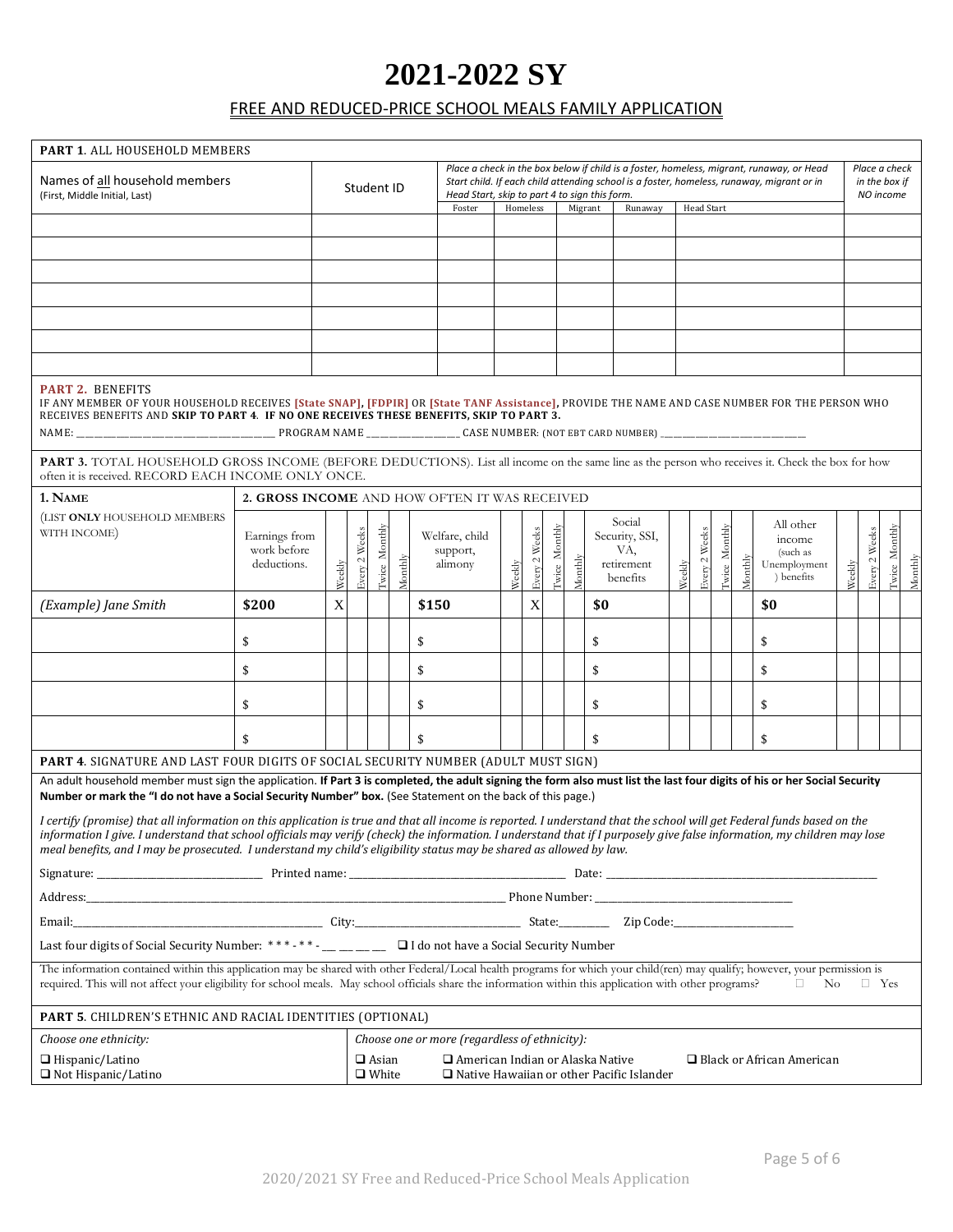## USDA Non-Discrimination Statement

**In accordance with Federal civil rights law and U.S. Department of Agriculture (USDA) civil rights regulations and policies, the USDA, its Agencies, offices, and employees, and institutions participating in or administering USDA programs are prohibited from discriminating based on race, color, national origin, sex, disability, age, or reprisal or retaliation for prior civil rights activity in any program or activity conducted or funded by USDA.** 

**Persons with disabilities who require alternative means of communication for program information (e.g. Braille, large print, audiotape, American Sign Language, etc.), should contact the Agency (State or local) where they applied for benefits. Individuals who are deaf, hard of hearing or have speech disabilities may contact USDA through the Federal Relay Service at (800) 877-8339. Additionally, program information may be made available in languages other than English.**

**To file a program complaint of discrimination, complete the USDA Program Discrimination Complaint Form, (AD-3027) found online at: http://www.ascr.usda.gov/complaint\_filing\_cust.html, and at any USDA office, or write a letter addressed to USDA and provide in the letter all of the information requested in the form. To request a copy of the complaint form, call (866) 632- 9992. Submit your completed form or letter to USDA by:** 

- **1.** Mail: U.S. Department of Agriculture Office of the Assistant Secretary for Civil Rights 1400 Independence Avenue, SW Washington, D.C. 20250-9410
- **2.** fax: (202) 690-7442; or
- **3.** Email: program.intake@usda.gov

This institution is an equal opportunity provider.

## **Use of Information Statement**

**The Richard B. Russell National School Lunch Act requires the information on this application. You do not have to give the information, but if you do not, we cannot approve your child for free or reduced-price meals. You must include the last four digits of the social security number of the adult household member who signs the application. The last four digits of the social security number is not required when you apply on behalf of a foster child or you list a Supplemental Nutrition Assistance Program (SNAP), Temporary Assistance for Needy Families (TANF) Program or Food Distribution Program on Indian Reservations (FDPIR) case number or other FDPIR identifier for your child or when you indicate that the adult household member signing the application does not have a social security number. We will use your information to determine if your child is eligible for free or reduced-price meals, and for administration and enforcement of the lunch and breakfast programs.**

**We MAY share your eligibility information with education, health, and nutrition programs to help them evaluate, fund, or determine benefits for their programs, auditors for program reviews, and law enforcement officials to help them look into violations of program rules.**